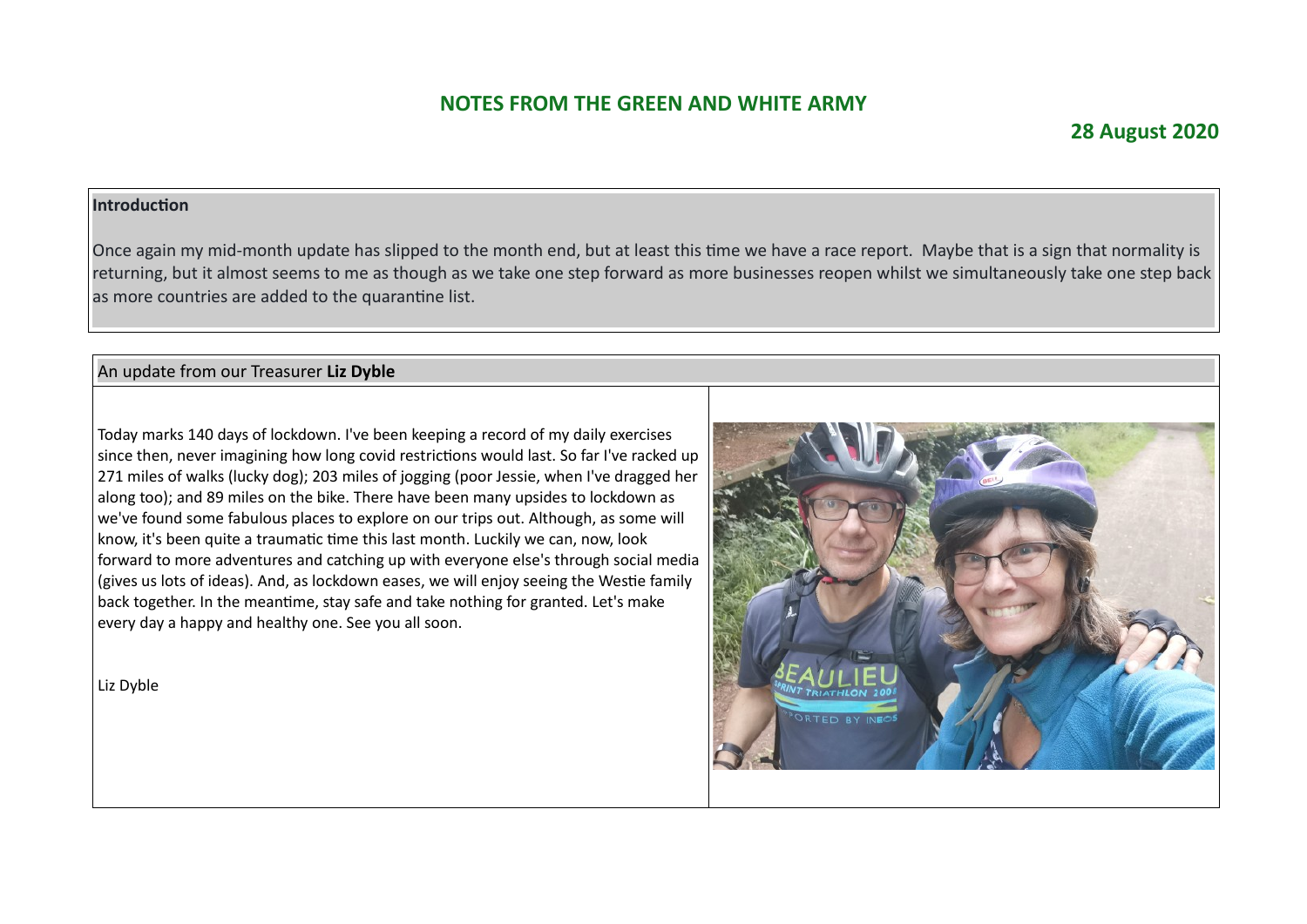#### **28 August 2020**

The following is just a snapshot of how the **marathon plans** of two Westies have been affected by the lock down.

**Darrell Minvalla:** So VLM didn't happen for obvious reasons – As many know, it was postponed and then goes virtual for the  $40<sup>th</sup>$  anniversary on 4 Oct....This would be my hat trick of VLMs in a row since 2018, when it was the hottest on record, with a cool temperature of 32 degrees recorded at pavement level! However, with all the uncertainty post COVID-19 it really made me under prepared by not having a goal. But a month ago I was introduced to the Lands End to John O'Groats challenge – to run/walk 874 miles virtually over a 12 month period. I've now got my mojo back by doing this - after 4 weeks I've run/walked 183 miles, with 690 to go. Hoping to get this done in under 6 months, and fingers crossed more organised races will be happening again … & getting us all back to somewhere a little more normal than we've been.

**Judith Coole:** This year continues to be a disappointing one for the marathon runners amongst us. Kevin Drayson, who had our club place for London, must have been gutted when the rescheduled event was cancelled. For me, I was really looking forward to running in Paris, especially as my training was going so well in the first few months of the year. When it got postponed, I got caught up in a frantic couple of weeks of chasing marathons, firstly Brighton, then NDVM, only for them to be postponed in their own right almost as soon as I had booked them, as though I were cursed. It quickly became clear that a spring marathon wasn't going to happen, so I reworked my spreadsheet of training ready for Paris in October, which then became November, which has now become 2021. And without something to train for, my runs have become shorter, because there just didn't seem to be any point in spending/wasting so much of a weekend running around, with nothing to show for it except the ability to eat a lot of cake without putting on weight. I can only marvel at people like Peter R and Felicity, who continue to churn out long runs just for the fun of it. Please tell me your secret!

So anyway, my eyes are now turned towards spring 2021, where I am currently entered, with accommodation booked, for both Paris and Brighton, just a week apart. If the mood takes me, I might do both, just for a laugh, but otherwise, I'm simply hedging my bets. Wish me luck!



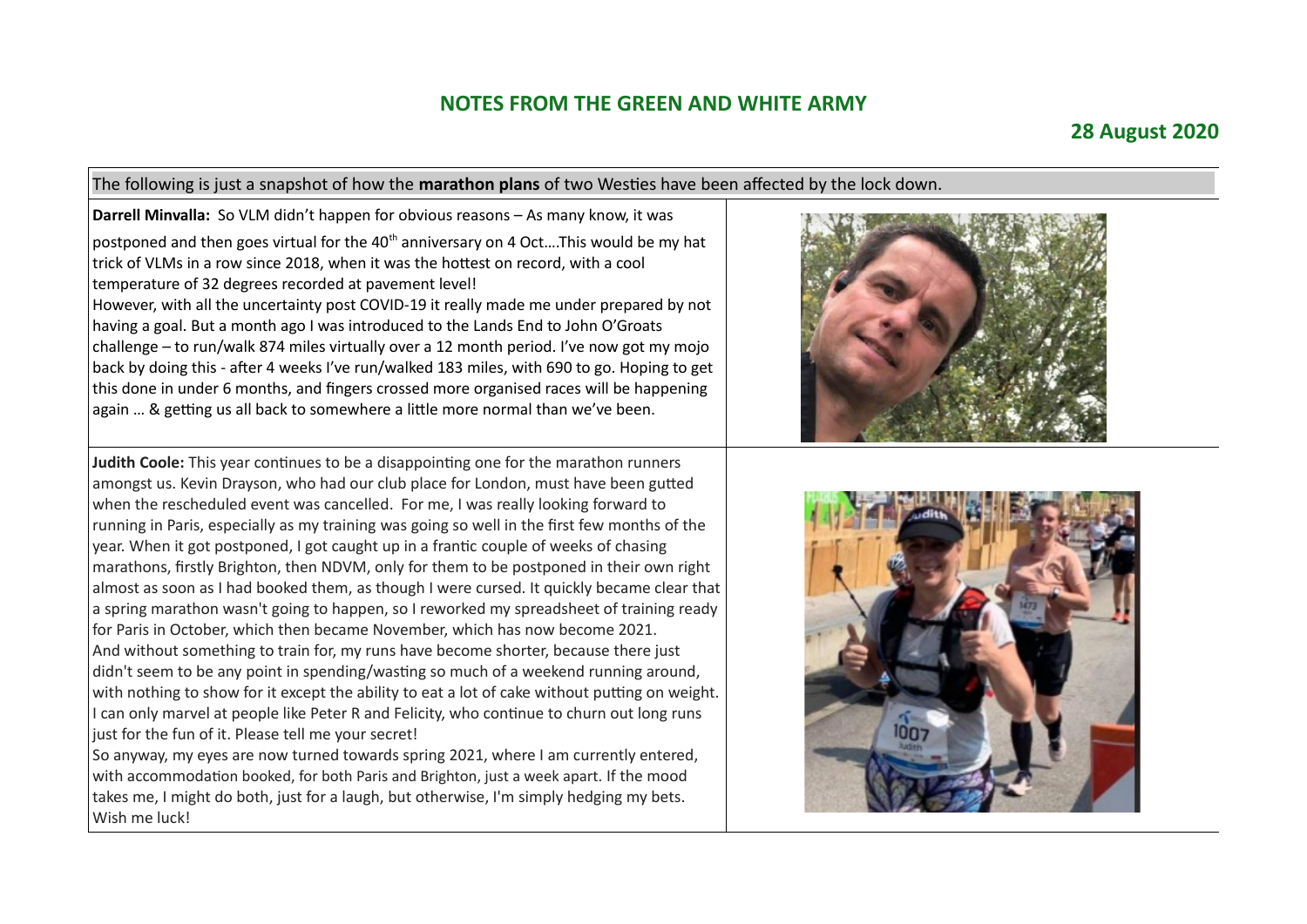### **28 August 2020**



Whilst a socially distanced social run sounds an oxymoron that's what we have been aiming for since we re-started Westie Wednesdays in July. Over the past few weeks, along with the stalwarts, we have seen new faces, visitors and some old friends. One and all are welcome to join us for a 'social/looping back/no one runs alone' run along the prom. We meet on the prom by the Durley Inn at seven o'clock on Wednesday evenings and until we see the back of the virus we will run in groups of no more than six so please do book with me in advance at; [wrcclive7@gmail.co](mailto:wrcclive7@gmail.co) Thanks to our regular photographer **David Child** for the above photograph.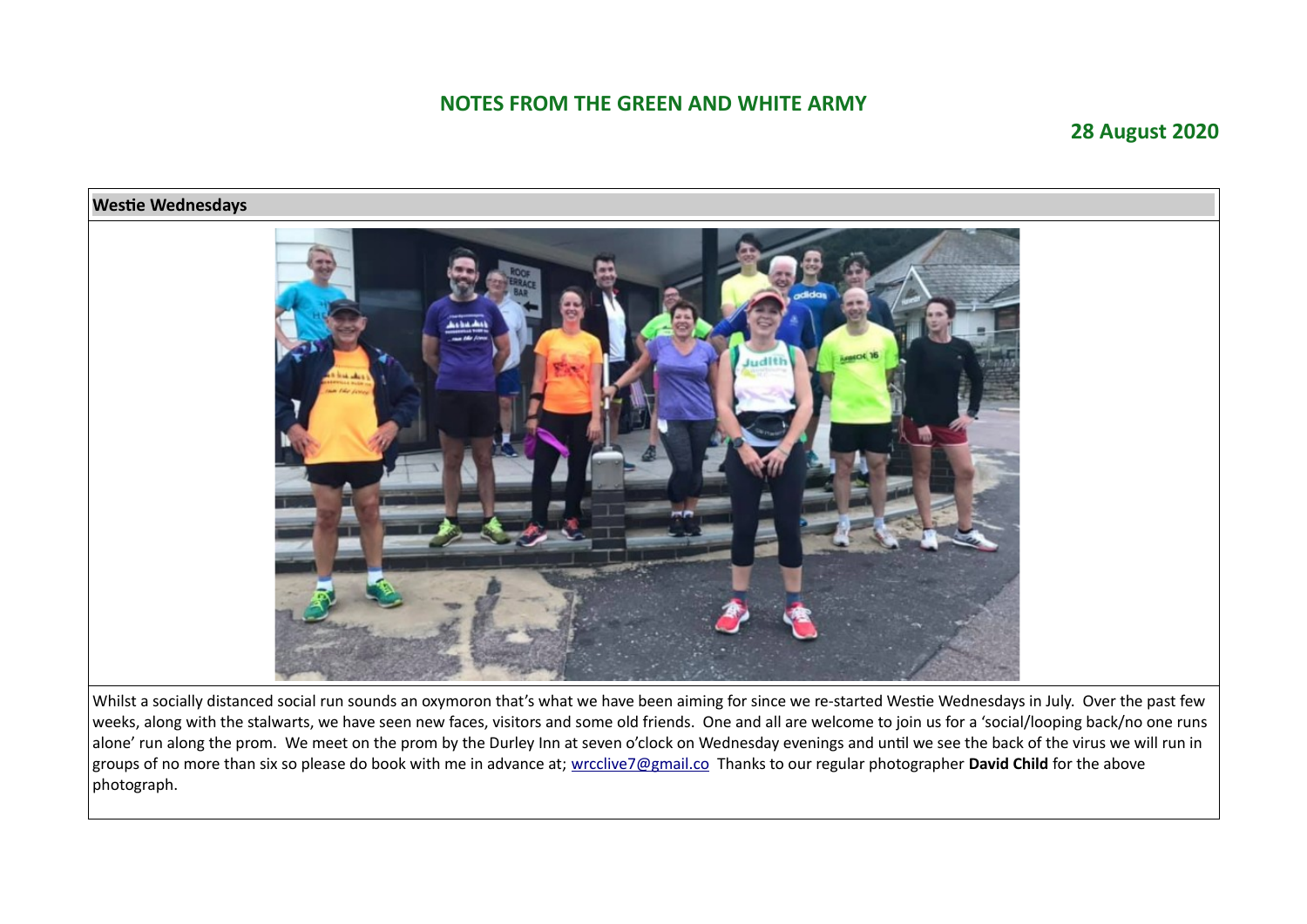#### **28 August 2020**

At long last we can include a race report as the **Ooser Half Marathon** went ahead on its re-arranged date. In fact so keen were they to go ahead that their final communication said they wouldn't cancel for "… rain, blowing a hooligan, or unseasonably hot temps ...". Our sole representative was **Carys Gallagher** who has omitted to mention in the following that she finished in the top ten of the ladies race.

So, the Ooser - Sunday 16th August was The Socially Distanced Ooser. There was lots of emails on the lead up to the race (including at 5am on the day) explaining all the social distancing measures.

Face coverings were required at the start and finish areas. You were not allowed to cross the line without the covering on, but they did not stay on for long.

Runners were split into three waves based on estimated finish time and then set off in groups of six.

All the marshals had masks and volunteers at the water stations were fully kitted out in masks, gloves and aprons. Drinks were available, but you did have to run with your own bottle/cup. Huge selection of cakes at the end and a massive medal, I expect the views would have been great if the weather was better, and so good to be back at an event.

 $\mathbf f$ 

Carys Gallagher

Carys Gallagher

Female 25-29

Westbourne RC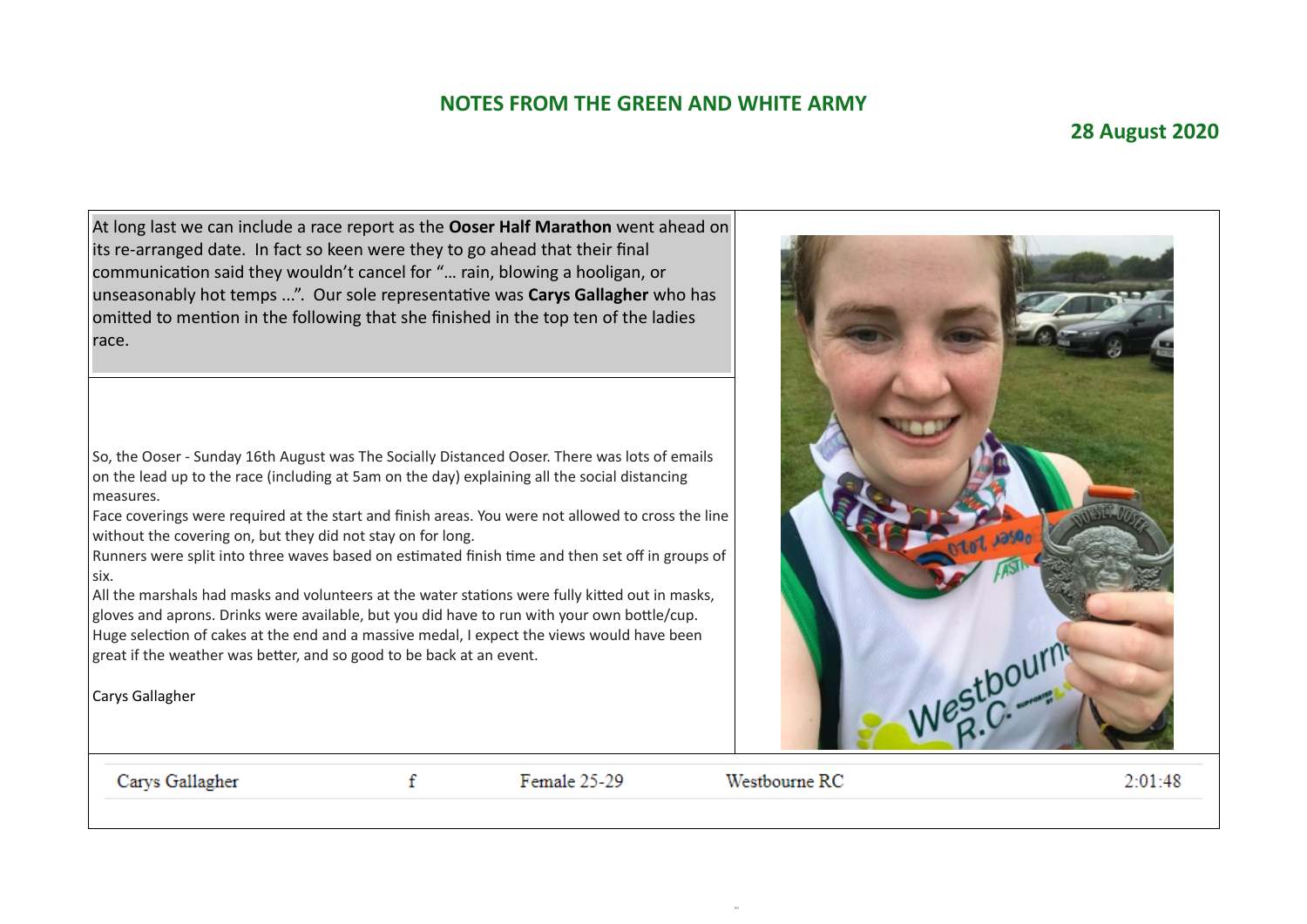#### **28 August 2020**

Not only does **Felicity Hooper** continue to administer **farkrun.** which has now reached week 23, but she is single handedly acting as farkrun's brand ambassador by sporting her meyrick farkrun t-shirt. Meanwhile the Green and White army seem to have extended their lead at the top of the table:

#### **Weekly Club results**



| Club                 | No. of<br>runners | Points for<br>most<br>runners | 3 farkruns | Points for 3 6 farkruns<br>farkruns | Points for 6 12 farkruns Points for<br>farkrun | 12 farkrun | 24 farkruns Points for | 24 farkruns | <b>Total points</b> |
|----------------------|-------------------|-------------------------------|------------|-------------------------------------|------------------------------------------------|------------|------------------------|-------------|---------------------|
| Westbourne RC        |                   |                               |            |                                     |                                                |            |                        |             |                     |
| Christchurch Runners |                   |                               |            |                                     |                                                |            |                        |             |                     |
| Deckchair Dynamos    |                   |                               |            |                                     |                                                |            |                        |             |                     |
| Littledown Harriers  |                   |                               |            |                                     |                                                |            |                        |             |                     |
| Poole AC             |                   |                               |            |                                     |                                                |            |                        |             |                     |
| Bournemouth AC       |                   |                               |            |                                     |                                                |            |                        |             |                     |

Number of runners completing farkrun for the club 1 point per runner

2 points per runner Individual completing three farkruns

3 points for the club Club with the most runners

4 points per runner Individual completing six farkruns

5 points per runner Individual completing twelve farkruns

6 points per runner Individual completing twenty four farkruns

#### **Cumulative club results**

| Club                 | <b>Total points</b> |
|----------------------|---------------------|
| Westbourne RC        | 499                 |
| Christchurch Runners | 420                 |
| Deckchair Dynamos    | 205                 |
| Littledown Harriers  |                     |
| Poole AC             |                     |
| Bournemouth AC       |                     |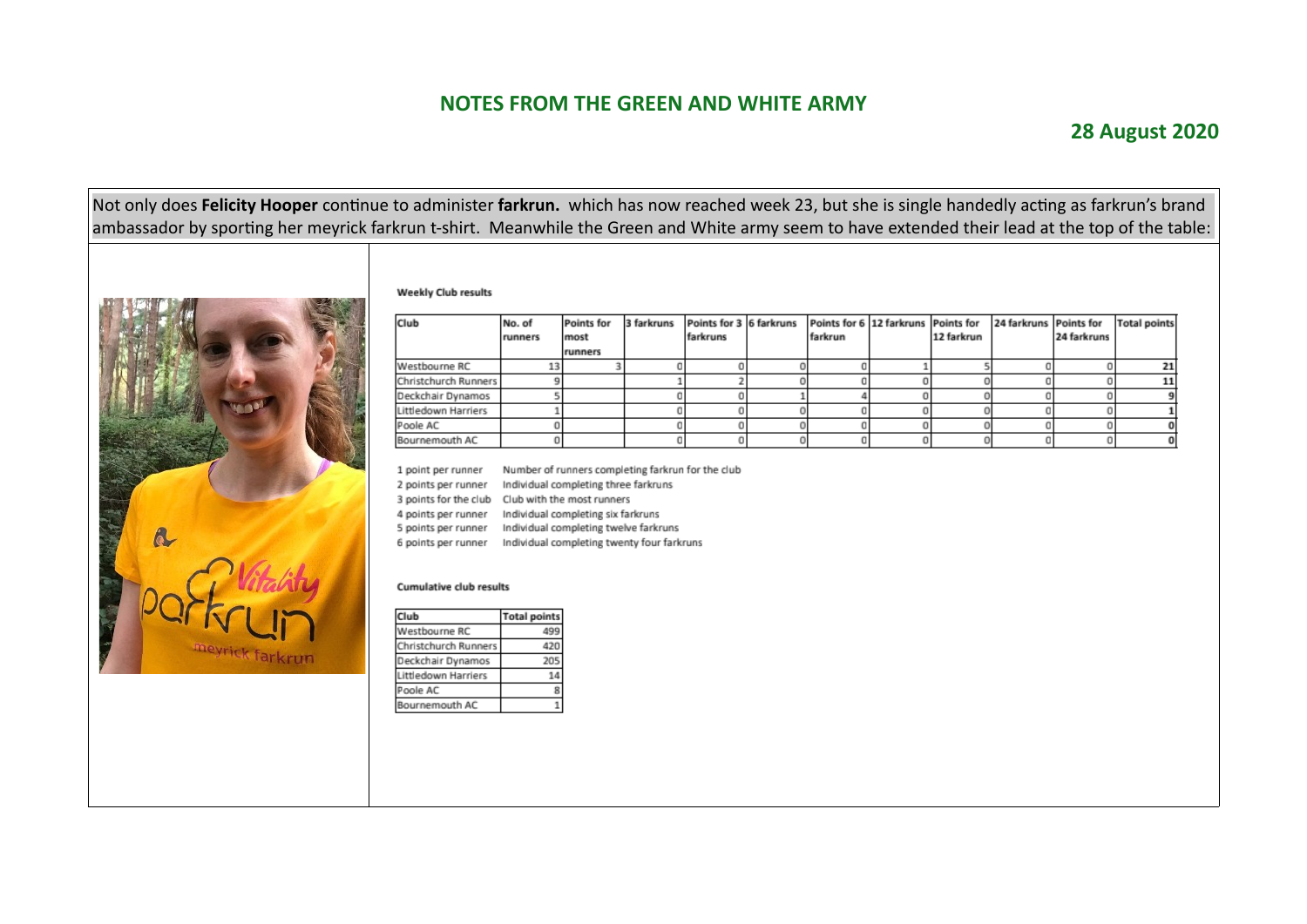# **28 August 2020**

| We are now on to the ninth iteration of the Time Trial Challenges that Adam Corbin initiated. Thanks to everyone who has contributed a route and<br>well done to everyone who has taken part. See your emails for the latest route set by Matt Bishop. |       |                                                                                                                                                                                             |                                                    |  |  |  |  |  |
|--------------------------------------------------------------------------------------------------------------------------------------------------------------------------------------------------------------------------------------------------------|-------|---------------------------------------------------------------------------------------------------------------------------------------------------------------------------------------------|----------------------------------------------------|--|--|--|--|--|
| Route Seven - Tuckton Time trial                                                                                                                                                                                                                       |       | Route Eight – Clifftop, Chine and Bridges                                                                                                                                                   |                                                    |  |  |  |  |  |
| Peter Doughty<br>Aaron Beaton (with a double take at the foot of the steps)<br>David Small (despite his fall)<br>Matt Bishop<br><b>Felicity Hooper</b><br>Clive Grewcock<br>Judith Coole (with a detour by returning along the cycle track)            | 59.44 | 32.39 Richard Colbourne<br>37.14 David Small<br>41.33 Aaron Beaton (running with James White formerly of this this Parish)<br>45.40 Geoff Parrot<br>49.54 Matt Bishop<br>52.32 Judith Coole | 35.57<br>38.02<br>40.44<br>44.28<br>45.37<br>55.05 |  |  |  |  |  |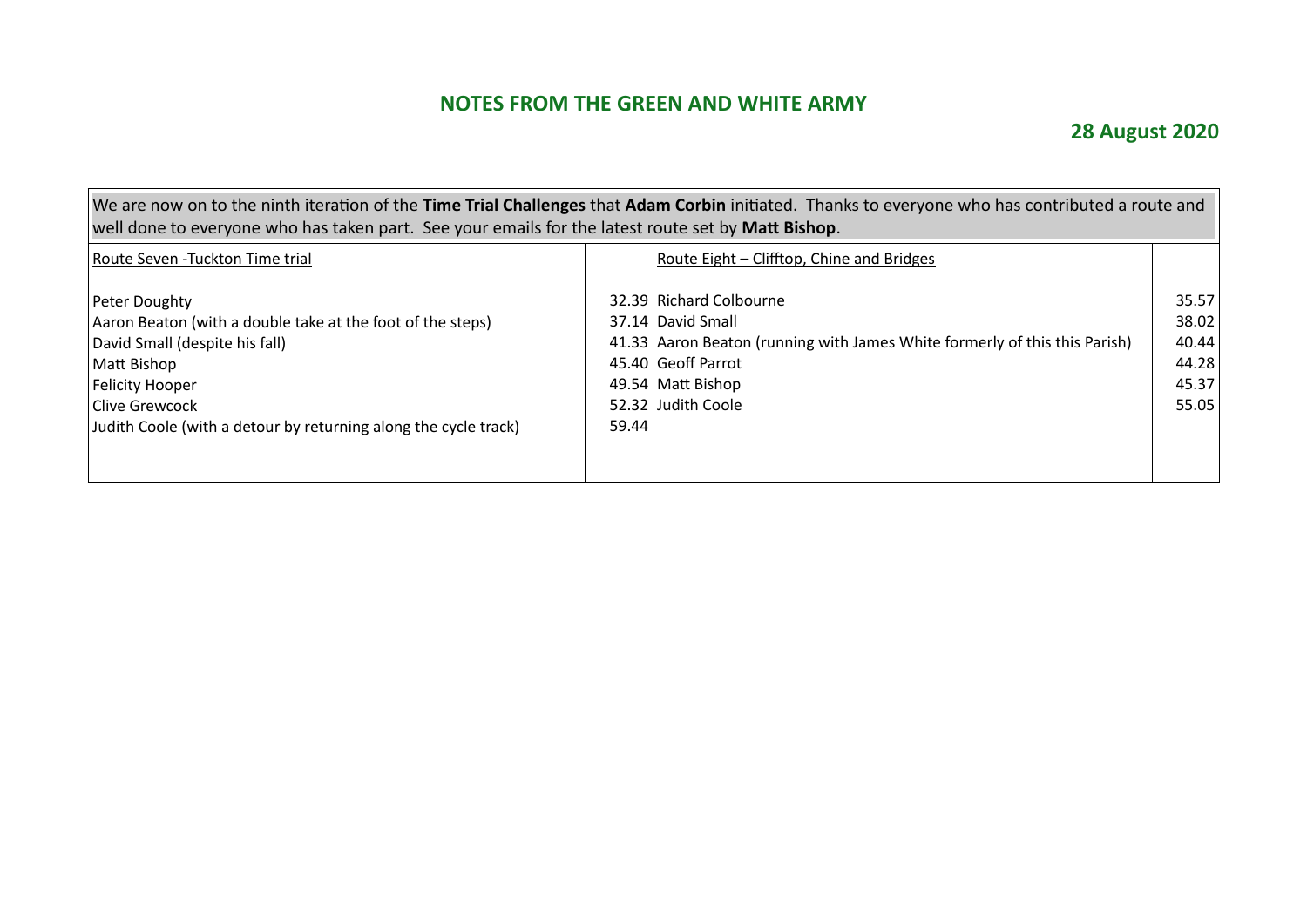**Team Doughty** (or more accurately 75% of Team Doughty) set the most recent set of **Treasure Hunt** clues based on the theme of green. **Judith Coole** was the 'winner' and has set the next clues based on the theme of white; see your emails or Face Book for details.

Firstly, apologies for the confusing final clue. It was written as "Something which you wouldn't expect to be green but is" before some unholy combination of technology corrupted it! We've (I hope) been suitably understanding in the judging. Turns out there aren't so many green creatures about either but it was acorns to the rescue when it came to nuts or seeds.

We were all very impressed with the inventiveness and lateral thinking employed in all of the entries. A very honourable mention to Sarah for the greenest green creature, I hope the cauliflowers have been spared any more of them! The girls especially liked Liz's horse of a different colour. However, we declare Judith to be the winner! Pete was very impressed with the green Aston Martin and we've allowed the green butterfly (particularly as it meant we could stop trying to spot the creature hiding in the unexpectedly green water!)

So if anyone is up for more treasure hunting it'll be over to Judith for the next set of clues.

Catherine, Amy and Lucy (Team Doughty)